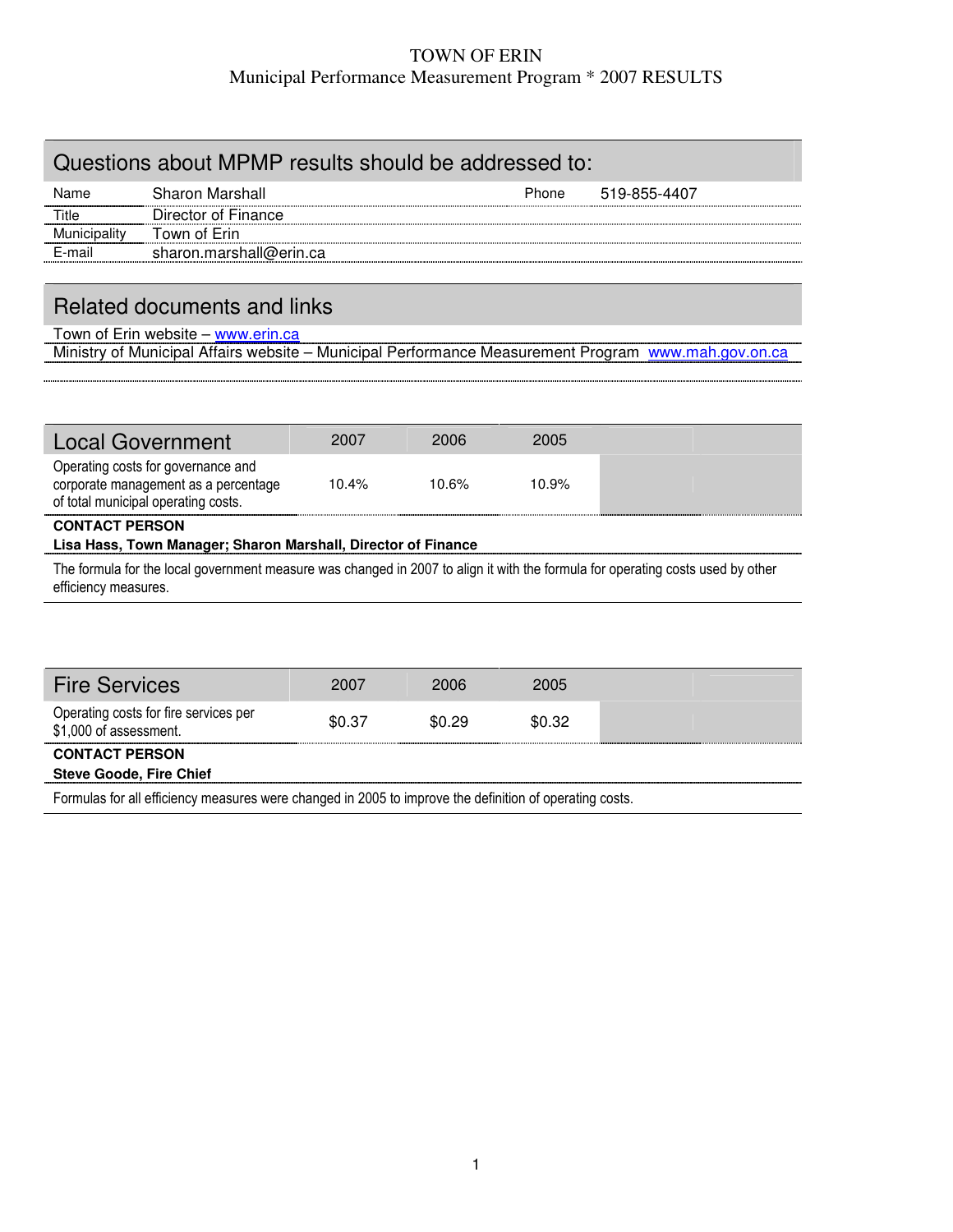### TOWN OF ERIN Municipal Performance Measurement Program \* 2007 RESULTS

| Roads                                                                                                                                     | 2007       | 2006       | 2005       | 2004   | 2003   |
|-------------------------------------------------------------------------------------------------------------------------------------------|------------|------------|------------|--------|--------|
| Operating costs for paved (hard top)<br>roads per lane kilometre.                                                                         | \$2,286.24 | \$2,158.28 | \$2,017.15 |        |        |
| Operating costs for unpaved (loose top)<br>roads per lane kilometre.                                                                      | \$3,569.20 | \$2,665.78 | \$2,411.18 |        |        |
| Operating costs for winter maintenance<br>of roadways per lane kilometre<br>maintained in winter.                                         | \$299.99   | \$360.23   | \$394.71   |        |        |
| Percentage of paved lane kilometres<br>where the condition is rated as good to<br>very good.                                              | $9.7\%$    | 45.9%      | 66.4%      | 65.5%  | 65.5%  |
| Percentage of winter events where the<br>response met or exceeded locally<br>determined municipal service levels for<br>road maintenance. | 100.0%     | 100.0%     | 100.0%     | 100.0% | 100.0% |
| <b>CONTACT PERSON</b>                                                                                                                     |            |            |            |        |        |
| Larry Van Wyck, Road Superintendent                                                                                                       |            |            |            |        |        |

Formulas for all efficiency measures were changed in 2005 to improve the definition of operating costs.

ſ

| <b>Drinking Water</b>                                                                                                                                       | 2007       | 2006       | 2005       | 2004   | 2003   |
|-------------------------------------------------------------------------------------------------------------------------------------------------------------|------------|------------|------------|--------|--------|
| Operating costs for the treatment of<br>drinking water per megalitre.                                                                                       | \$686.83   | \$744.44   | \$669.49   |        |        |
| Operating costs for the distribution of<br>drinking water per kilometre of water<br>distribution pipe.                                                      | \$9,841.63 | \$9,738.25 |            |        |        |
| Operating costs for the treatment and<br>distribution of drinking water per<br>megalitre (Integrated System).                                               | \$1,391.13 | \$1,468.67 | \$1,183.79 |        |        |
| Weighted number of days when a boil<br>water advisory issued by the Medical<br>Officer of Health, applicable to a<br>municipal water supply, was in effect. | 0.0000     | 0.0000     | 0.0000     | 0.0000 | 0.0000 |
| Number of water main breaks per 100<br>kilometres of water distribution pipe in a<br>year.                                                                  | 6.2500     | 12.5000    | 6.4601     | 12.39  | 14.14  |
| <b>CONTACT PERSON</b>                                                                                                                                       |            |            |            |        |        |
| <b>Frank Smedley, Water Superintendent</b>                                                                                                                  |            |            |            |        |        |

Formulas for all efficiency measures were changed in 2005 to improve the definition of operating costs.

In 2006, the denominator of the efficiency measure for drinking water distribution was redefined, eliminating connections and hydrants.